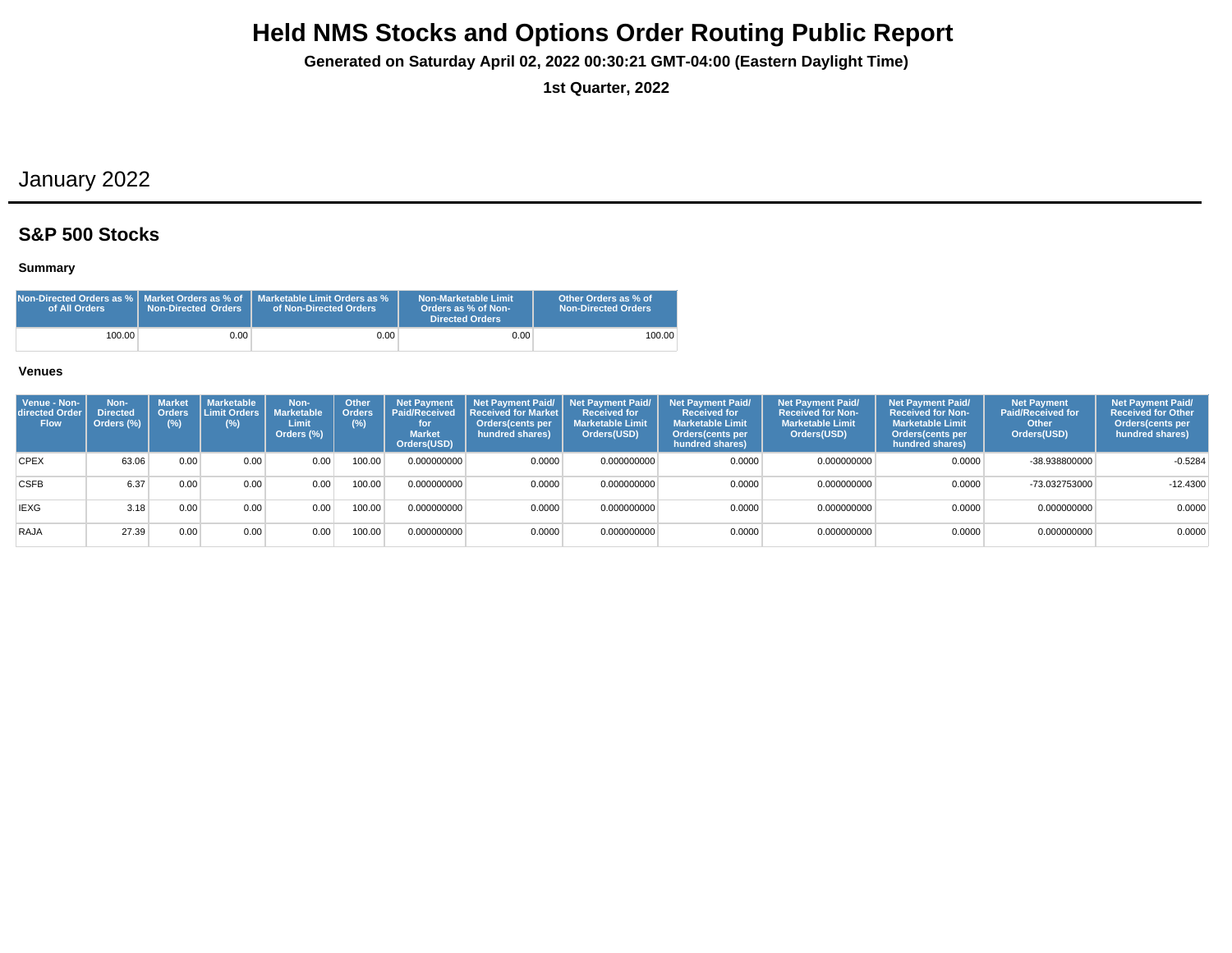**Generated on Saturday April 02, 2022 00:30:21 GMT-04:00 (Eastern Daylight Time)**

**1st Quarter, 2022**

# January 2022

## **Non-S&P 500 Stocks**

### **Summary**

| of All Orders | <b>Non-Directed Orders</b> | <code>Non-Directed</code> Orders as % $\mid$ Market Orders as % of $\mid$ Marketable Limit Orders as %<br>of Non-Directed Orders | Non-Marketable Limit<br>Orders as % of Non-<br><b>Directed Orders</b> | Other Orders as % of<br><b>Non-Directed Orders</b> |
|---------------|----------------------------|----------------------------------------------------------------------------------------------------------------------------------|-----------------------------------------------------------------------|----------------------------------------------------|
| 100.00        | 0.00                       | $0.00\,$                                                                                                                         | 0.00                                                                  | 100.00                                             |

| Venue - Non-<br>directed Order<br><b>Flow</b> | Non-<br><b>Directed</b><br>Orders (%) | <b>Market</b><br><b>Orders</b><br>$(\%)$ | <b>Marketable</b><br>Limit Orders<br>$(\%)$ | Non-<br><b>Marketable</b><br>Limit<br>Orders (%) | Other<br><b>Orders</b><br>(%) | <b>Net Payment</b><br><b>Paid/Received</b><br>for<br><b>Market</b><br>Orders(USD) | l Received for Market l<br>Orders(cents per<br>hundred shares) | Net Payment Paid/ Net Payment Paid/<br><b>Received for</b><br><b>Marketable Limit</b><br>Orders(USD) | <b>Net Payment Paid/</b><br><b>Received for</b><br><b>Marketable Limit</b><br>Orders(cents per<br>hundred shares) | <b>Net Payment Paid/</b><br><b>Received for Non-</b><br><b>Marketable Limit</b><br>Orders(USD) | <b>Net Payment Paid/</b><br><b>Received for Non-</b><br><b>Marketable Limit</b><br><b>Orders</b> (cents per<br>hundred shares) | <b>Net Payment</b><br><b>Paid/Received for</b><br>Other<br>Orders(USD) | <b>Net Payment Paid/</b><br><b>Received for Other</b><br>Orders(cents per<br>hundred shares) |
|-----------------------------------------------|---------------------------------------|------------------------------------------|---------------------------------------------|--------------------------------------------------|-------------------------------|-----------------------------------------------------------------------------------|----------------------------------------------------------------|------------------------------------------------------------------------------------------------------|-------------------------------------------------------------------------------------------------------------------|------------------------------------------------------------------------------------------------|--------------------------------------------------------------------------------------------------------------------------------|------------------------------------------------------------------------|----------------------------------------------------------------------------------------------|
| <b>CPEX</b>                                   | 62.71                                 | 0.00                                     | 0.00                                        | 0.00                                             | 100.00                        | 0.000000000                                                                       | 0.0000                                                         | 0.000000000                                                                                          | 0.0000                                                                                                            | 0.000000000                                                                                    | 0.0000                                                                                                                         | -58.884200000                                                          | $-0.3705$                                                                                    |
| <b>CSFB</b>                                   | 10.00                                 | 0.00                                     | 0.00                                        | 0.00                                             | 100.00                        | 0.000000000                                                                       | 0.0000                                                         | 0.000000000                                                                                          | 0.0000                                                                                                            | 0.000000000                                                                                    | 0.0000                                                                                                                         | -432.316253000                                                         | $-15.7887$                                                                                   |
| <b>IEXG</b>                                   | 2.12                                  | 0.00                                     | 0.00                                        | 0.00                                             | 100.00                        | 0.000000000                                                                       | 0.0000                                                         | 0.000000000                                                                                          | 0.0000                                                                                                            | 0.000000000                                                                                    | 0.0000                                                                                                                         | 0.000000000                                                            | 0.0000                                                                                       |
| RAJA                                          | 25.17                                 | 0.00                                     | 0.00                                        | 0.00                                             | 100.00                        | 0.000000000                                                                       | 0.0000                                                         | 0.000000000                                                                                          | 0.0000                                                                                                            | 0.000000000                                                                                    | 0.0000                                                                                                                         | 0.000000000                                                            | 0.0000                                                                                       |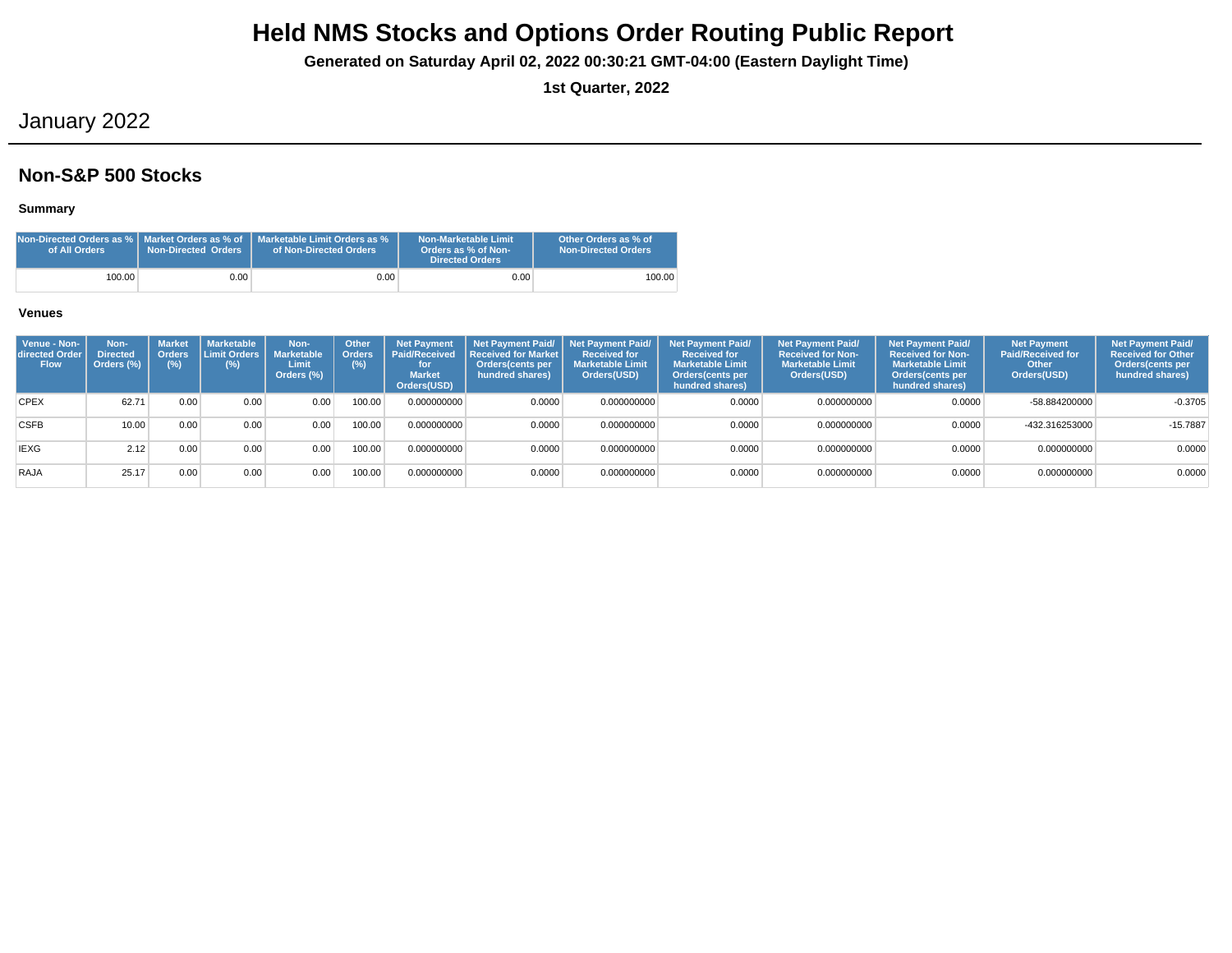**Generated on Saturday April 02, 2022 00:30:21 GMT-04:00 (Eastern Daylight Time)**

**1st Quarter, 2022**

# February 2022

## **S&P 500 Stocks**

## **Summary**

| Non-Directed Orders as %   Market Orders as % of<br>of All Orders | Non-Directed Orders | Marketable Limit Orders as %<br>of Non-Directed Orders | Non-Marketable Limit<br>Orders as % of Non-<br><b>Directed Orders</b> | Other Orders as % of<br><b>Non-Directed Orders</b> |
|-------------------------------------------------------------------|---------------------|--------------------------------------------------------|-----------------------------------------------------------------------|----------------------------------------------------|
| 100.00                                                            | 0.00                | 0.00                                                   | 0.00                                                                  | 100.00                                             |

| Venue - Non-<br>directed Order<br><b>Flow</b> | Non-<br><b>Directed</b><br>Orders (%) | <b>Market</b><br><b>Orders</b><br>$(\%)$ | <b>Marketable</b><br>Limit Orders L<br>(%) | Non-<br><b>Marketable</b><br>Limit<br>Orders (%) | <b>Other</b><br><b>Orders</b><br>(% ) | <b>Net Payment</b><br><b>Paid/Received</b><br>for<br><b>Market</b><br>Orders(USD) | Net Payment Paid/ Net Payment Paid/<br>Received for Market<br>Orders(cents per<br>hundred shares) | <b>Received for</b><br><b>Marketable Limit</b><br>Orders(USD) | <b>Net Payment Paid/</b><br><b>Received for</b><br><b>Marketable Limit</b><br>Orders(cents per<br>hundred shares) | <b>Net Payment Paid/</b><br><b>Received for Non-</b><br><b>Marketable Limit</b><br>Orders(USD) | <b>Net Payment Paid/</b><br><b>Received for Non-</b><br><b>Marketable Limit</b><br>Orders(cents per<br>hundred shares) | <b>Net Payment</b><br><b>Paid/Received for</b><br>Other<br>Orders(USD) | <b>Net Payment Paid/</b><br><b>Received for Other</b><br>Orders(cents per<br>hundred shares) |
|-----------------------------------------------|---------------------------------------|------------------------------------------|--------------------------------------------|--------------------------------------------------|---------------------------------------|-----------------------------------------------------------------------------------|---------------------------------------------------------------------------------------------------|---------------------------------------------------------------|-------------------------------------------------------------------------------------------------------------------|------------------------------------------------------------------------------------------------|------------------------------------------------------------------------------------------------------------------------|------------------------------------------------------------------------|----------------------------------------------------------------------------------------------|
| <b>CPEX</b>                                   | 81.60                                 | 0.00                                     | 0.00                                       | 0.00                                             | 100.00                                | 0.000000000                                                                       | 0.0000                                                                                            | 0.000000000                                                   | 0.0000                                                                                                            | 0.000000000                                                                                    | 0.0000                                                                                                                 | -19.437800000                                                          | $-0.5151$                                                                                    |
| <b>CSFB</b>                                   | 0.80                                  | 0.00                                     | 0.00                                       | 0.00                                             | 100.00                                | 0.000000000                                                                       | 0.0000                                                                                            | 0.000000000                                                   | 0.0000                                                                                                            | 0.000000000                                                                                    | 0.0000                                                                                                                 | $-1.795900000$                                                         | $-10.0498$                                                                                   |
| <b>IEXG</b>                                   | 0.80                                  | 0.00                                     | 0.00                                       | 0.00                                             | 100.00                                | 0.000000000                                                                       | 0.0000                                                                                            | 0.000000000                                                   | 0.0000                                                                                                            | 0.000000000                                                                                    | 0.0000                                                                                                                 | 0.000000000                                                            | 0.0000                                                                                       |
| RAJA                                          | 16.80                                 | 0.00                                     | 0.00                                       | 0.00                                             | 00.00                                 | 0.000000000                                                                       | 0.0000                                                                                            | 0.000000000                                                   | 0.0000                                                                                                            | 0.000000000                                                                                    | 0.0000                                                                                                                 | 0.000000000                                                            | 0.0000                                                                                       |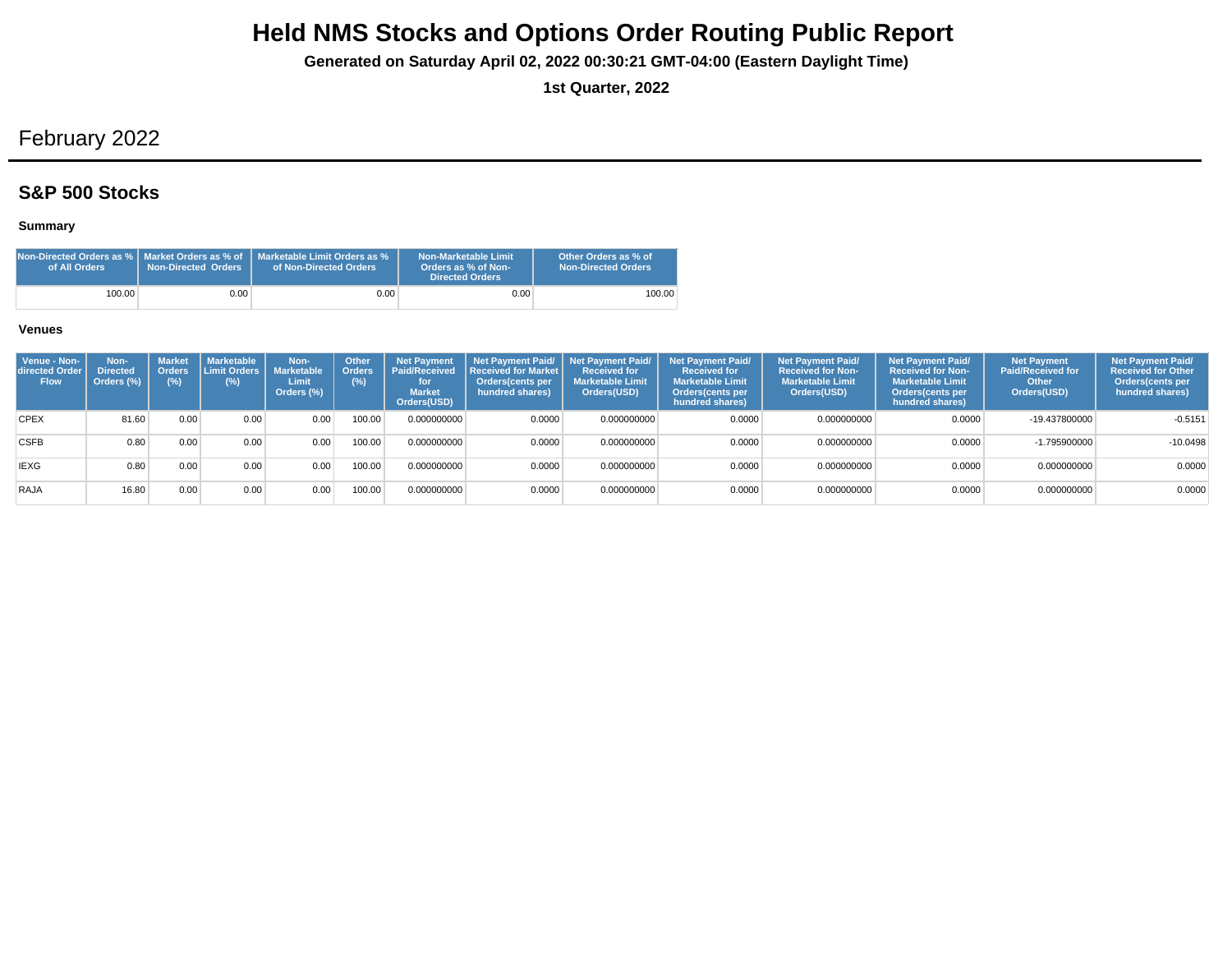**Generated on Saturday April 02, 2022 00:30:21 GMT-04:00 (Eastern Daylight Time)**

**1st Quarter, 2022**

# February 2022

## **Non-S&P 500 Stocks**

#### **Summary**

| of All Orders | <b>Non-Directed Orders</b> | Non-Directed Orders as % L Market Orders as % of L Marketable Limit Orders as %<br>of Non-Directed Orders | Non-Marketable Limit<br>Orders as % of Non-<br><b>Directed Orders</b> | Other Orders as % of<br><b>Non-Directed Orders</b> |
|---------------|----------------------------|-----------------------------------------------------------------------------------------------------------|-----------------------------------------------------------------------|----------------------------------------------------|
| 100.00        | 0.00                       | 0.00 <sub>1</sub>                                                                                         | 0.00                                                                  | 100.00                                             |

| Venue - Non-<br>directed Orde<br><b>Flow</b> | Non-<br><b>Directed</b><br>Orders (%) | <b>Market</b><br><b>Orders</b><br>(% ) | Marketable<br>I Limit Orders I<br>(%) | Non-<br><b>Marketable</b><br>Limit<br>Orders (%) | Other<br><b>Orders</b><br>(%) | <b>Net Payment</b><br><b>Paid/Received</b><br>for<br><b>Market</b><br>Orders(USD) | Net Payment Paid/ Net Payment Paid/<br>Received for Market<br>Orders(cents per<br>hundred shares) | Received for<br><b>Marketable Limit</b><br>Orders(USD) | <b>Net Payment Paid/</b><br><b>Received for</b><br><b>Marketable Limit</b><br>Orders (cents per<br>hundred shares) | Net Payment Paid/<br><b>Received for Non-</b><br><b>Marketable Limit</b><br>Orders(USD) | <b>Net Payment Paid/</b><br><b>Received for Non-</b><br><b>Marketable Limit</b><br><b>Orders</b> (cents per<br>hundred shares) | <b>Net Payment</b><br><b>Paid/Received for</b><br>Other<br>Orders(USD) | <b>Net Payment Paid/</b><br><b>Received for Other</b><br>Orders(cents per<br>hundred shares) |
|----------------------------------------------|---------------------------------------|----------------------------------------|---------------------------------------|--------------------------------------------------|-------------------------------|-----------------------------------------------------------------------------------|---------------------------------------------------------------------------------------------------|--------------------------------------------------------|--------------------------------------------------------------------------------------------------------------------|-----------------------------------------------------------------------------------------|--------------------------------------------------------------------------------------------------------------------------------|------------------------------------------------------------------------|----------------------------------------------------------------------------------------------|
| <b>CPEX</b>                                  | 54.48                                 | 0.00                                   | 0.00                                  | 0.00                                             | 100.00                        | 0.000000000                                                                       | 0.0000                                                                                            | 0.000000000                                            | 0.0000                                                                                                             | 0.000000000                                                                             | 0.0000                                                                                                                         | -41.375000000                                                          | $-0.7252$                                                                                    |
| <b>CSFB</b>                                  | 3.59                                  | 0.00                                   | 0.00                                  | 0.00                                             | 100.00                        | 0.000000000                                                                       | 0.0000                                                                                            | 0.000000000                                            | 0.0000                                                                                                             | 0.000000000                                                                             | 0.0000                                                                                                                         | $-66.296504000$                                                        | $-13.4804$                                                                                   |
| <b>IEXG</b>                                  | 0.41                                  | 0.00                                   | 0.00                                  | 0.00                                             | 100.00                        | 0.000000000                                                                       | 0.0000                                                                                            | 0.000000000                                            | 0.0000                                                                                                             | 0.000000000                                                                             | 0.0000                                                                                                                         | 0.000000000                                                            | 0.0000                                                                                       |
| RAJA                                         | 41.52                                 | 0.00                                   | 0.00                                  | 0.00                                             | 00.00                         | 0.000000000                                                                       | 0.0000                                                                                            | 0.000000000                                            | 0.0000                                                                                                             | 0.000000000                                                                             | 0.0000                                                                                                                         | 0.000000000                                                            | 0.0000                                                                                       |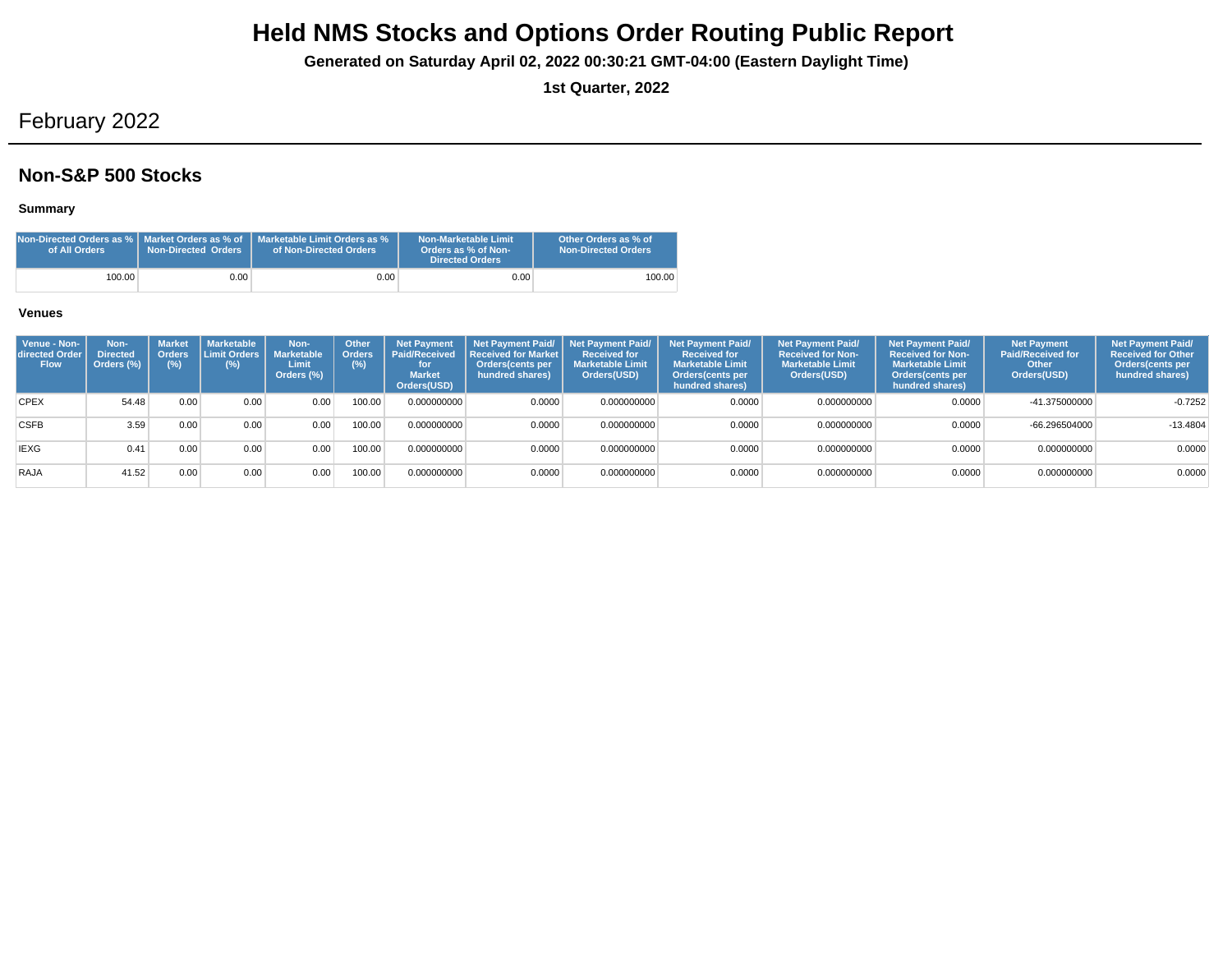**Generated on Saturday April 02, 2022 00:30:21 GMT-04:00 (Eastern Daylight Time)**

**1st Quarter, 2022**

# March 2022

## **S&P 500 Stocks**

## **Summary**

| Non-Directed Orders as %   Market Orders as % of<br>of All Orders | Non-Directed Orders | Marketable Limit Orders as %<br>of Non-Directed Orders | Non-Marketable Limit<br>Orders as % of Non-<br><b>Directed Orders</b> | Other Orders as % of<br><b>Non-Directed Orders</b> |
|-------------------------------------------------------------------|---------------------|--------------------------------------------------------|-----------------------------------------------------------------------|----------------------------------------------------|
| 100.00                                                            | 0.00                | 0.00                                                   | 0.00                                                                  | 100.00                                             |

| Venue - Non-<br>directed Order<br><b>Flow</b> | Non-<br><b>Directed</b><br>Orders (%) | <b>Market</b><br><b>Orders</b><br>$(\%)$ | <b>Marketable</b><br>I Limit Orders I<br>(%) | Non-<br><b>Marketable</b><br>Limit<br>Orders (%) | <b>Other</b><br><b>Orders</b><br>(%) | <b>Net Payment</b><br><b>Paid/Received</b><br>for<br><b>Market</b><br>Orders(USD) | Net Payment Paid/ Net Payment Paid/<br><b>Received for Market</b><br>Orders(cents per<br>hundred shares) | <b>Received for</b><br><b>Marketable Limit</b><br>Orders(USD) | <b>Net Payment Paid/</b><br><b>Received for</b><br><b>Marketable Limit</b><br>Orders(cents per<br>hundred shares) | <b>Net Payment Paid/</b><br><b>Received for Non-</b><br><b>Marketable Limit</b><br>Orders(USD) | <b>Net Payment Paid/</b><br><b>Received for Non-</b><br><b>Marketable Limit</b><br>Orders(cents per<br>hundred shares) | <b>Net Payment</b><br><b>Paid/Received for</b><br>Other<br>Orders(USD) | <b>Net Payment Paid/</b><br><b>Received for Other</b><br>Orders(cents per<br>hundred shares) |
|-----------------------------------------------|---------------------------------------|------------------------------------------|----------------------------------------------|--------------------------------------------------|--------------------------------------|-----------------------------------------------------------------------------------|----------------------------------------------------------------------------------------------------------|---------------------------------------------------------------|-------------------------------------------------------------------------------------------------------------------|------------------------------------------------------------------------------------------------|------------------------------------------------------------------------------------------------------------------------|------------------------------------------------------------------------|----------------------------------------------------------------------------------------------|
| <b>CPEX</b>                                   | 57.71                                 | 0.00                                     | 0.00                                         | 0.00                                             | 100.00                               | 0.000000000                                                                       | 0.0000                                                                                                   | 0.000000000                                                   | 0.0000                                                                                                            | 0.000000000                                                                                    | 0.0000                                                                                                                 | -14.627400000                                                          | $-0.6445$                                                                                    |
| <b>CSFB</b>                                   | 3.48                                  | 0.00                                     | 0.00                                         | 0.00                                             | 00.00                                | 0.000000000                                                                       | 0.0000                                                                                                   | 0.000000000                                                   | 0.0000                                                                                                            | 0.000000000                                                                                    | 0.0000                                                                                                                 | -52.209786000                                                          | $-17.0325$                                                                                   |
| <b>IEXG</b>                                   | 0.50                                  | 0.00                                     | 0.00                                         | 0.00                                             | 100.00                               | 0.000000000                                                                       | 0.0000                                                                                                   | 0.000000000                                                   | 0.0000                                                                                                            | 0.000000000                                                                                    | 0.0000                                                                                                                 | 0.000000000                                                            | 0.0000                                                                                       |
| RAJA                                          | 38.31                                 | 0.00                                     | 0.00                                         | 0.00                                             | 100.00                               | 0.000000000                                                                       | 0.0000                                                                                                   | 0.000000000                                                   | 0.0000                                                                                                            | 0.000000000                                                                                    | 0.0000                                                                                                                 | 0.000000000                                                            | 0.0000                                                                                       |